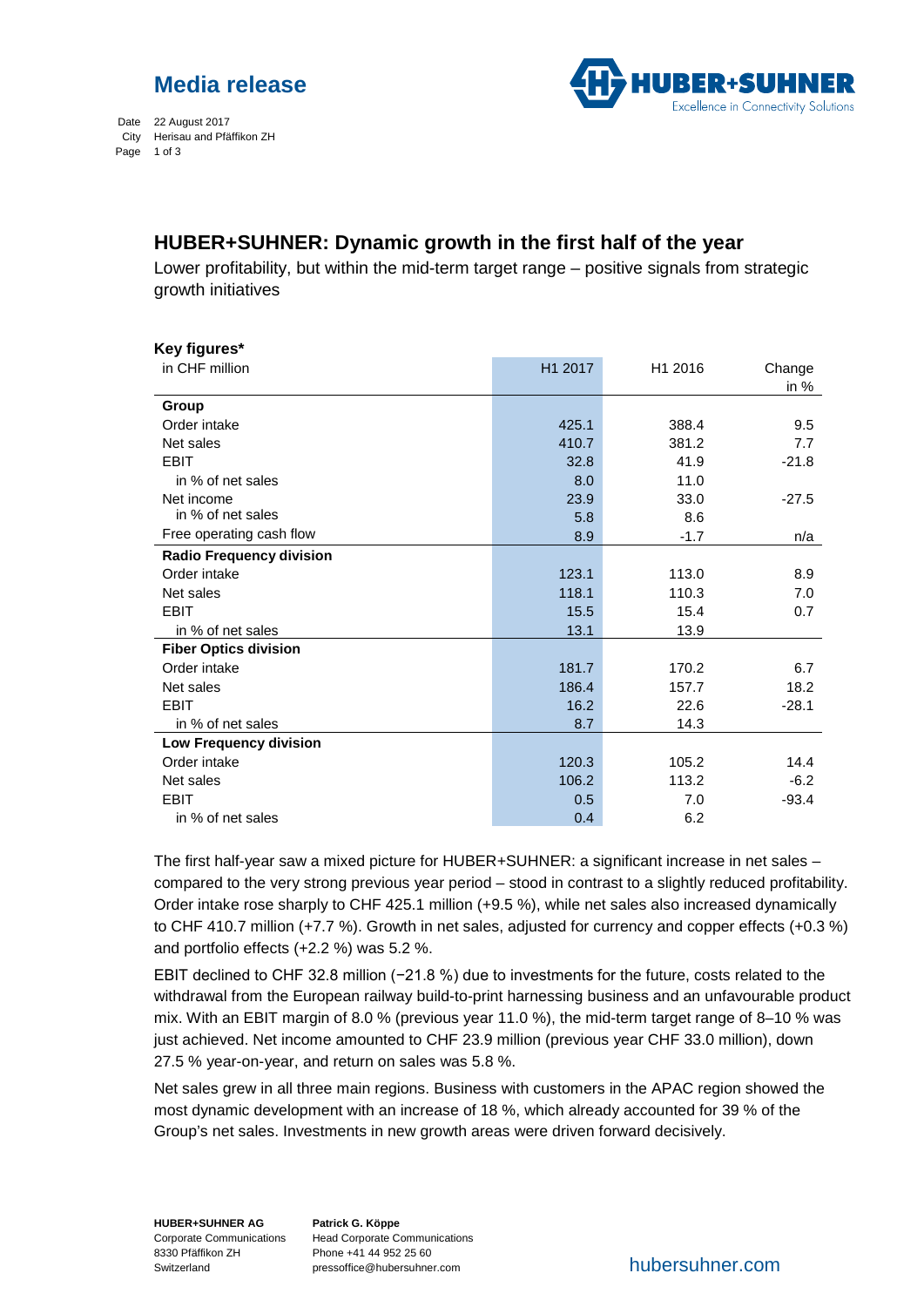



Date 22 August 2017 City Herisau and Pfäffikon ZH Page 2 of 3

#### **Communication and industrial markets grew significantly, decline in transportation**

The communication market once again contributed the most to positive net sales performance. The growth of 14.7 % was mainly driven by projects with large-scale communication equipment manufacturers in Asia, supported by a significant increase in the data center market segment. In the transportation market (−4.2 %), growth in net sales in the automotive submarket could only partially offset the decline in railway business. Net sales rose in all industrial high-tech niches and led to growth of 6.7 % in the industrial market.

### **Radio Frequency remained on a growth path and kept the EBIT margin high**

With an order intake increase of 8.9 % to CHF 123.1 million and net sales rising by 7.0 % to CHF 118.1 million, the Radio Frequency division experienced strong development. This resulted in a high EBIT margin of 13.1 % and an EBIT of CHF 15.5 million, with contribution from the market segments Aerospace+Defense and Test+Measurement. Increased demand for on-board WLAN equipment on trains also had a positive effect.

### **Fiber Optics net sales even higher – increased margin pressure**

In the first half of 2017, net sales also grew very dynamically in the Fiber Optics division, reaching CHF 186.4 million (+18.2 %). Order intake increased by 6.7 % to CHF 181.7 million. The steady expansion of mobile radio networks to the 4G/LTE standard in price-sensitive emerging markets contributed to this development. Business in the data center segment also developed positively, where significant growth potential is still to be expected and appropriate investments have been made. The price pressure on large-scale projects in the communication market has reduced margins. EBIT declined to CHF 16.2 million (−28.1 %) and the EBIT margin to 8.7 %.

### **Low Frequency just in the profit zone – positive signals on the order side**

Net sales in the Low Frequency division fell by 6.2 % in the first half of the year to CHF 106.2 million year-on-year; this was foreseeable due to the low order intake during the second half of 2016. EBIT amounted to CHF 0.5 million, which corresponds to an EBIT margin of 0.4 %. Order intake was at CHF 120.3 million, 14.4 % higher than the figure for the previous year period. This positive development was due to a resurgent railway market in Asia. The continued unsatisfactory profitability in the Low Frequency division was the result of the difficult cable systems business with European railway customers. Measures introduced in the first half of 2017 have had a negative impact on the results. Their positive effects will, however, become evident in the second half of the year. Upfront investments in the automotive market began to have beneficial effects, e.g. approvals from manufacturers of electric vehicles in the field of high-voltage systems.

**HUBER+SUHNER AG** Corporate Communications 8330 Pfäffikon ZH Switzerland

**Patrick G. Köppe** Head Corporate Communications Phone +41 44 952 25 60 pressoffice@hubersuhner.com hubersuhner.com